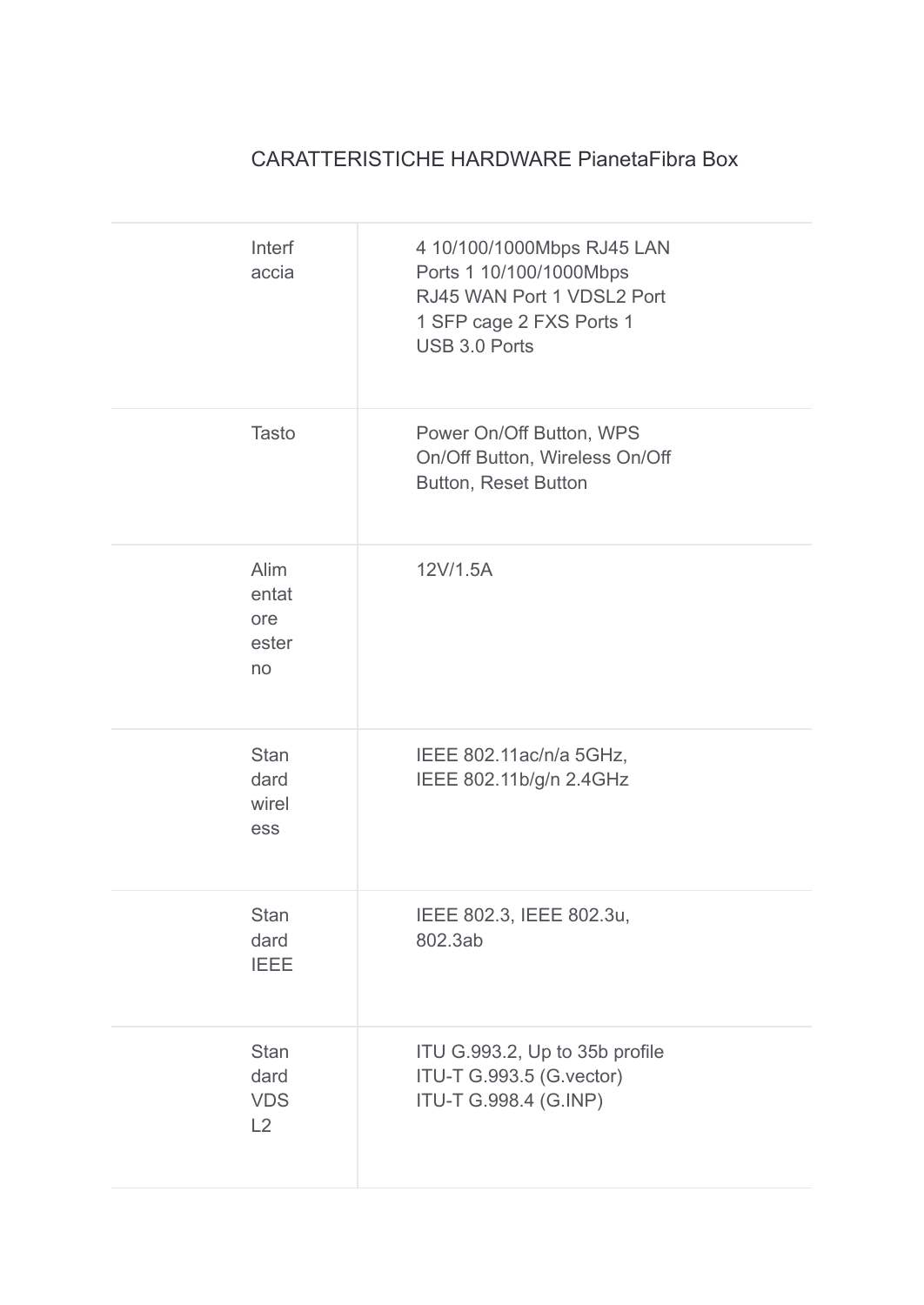| <b>Stan</b><br>dard<br><b>ADS</b><br>L     | Full-rate ANSI T1.413 Issue 2<br>ITU-T G.992.1 (G.DMT) ITU-T<br>G.992.2 (G.Lite) ITU-T<br>G.994.1 (G.hs) ITU-T G.995.1 |
|--------------------------------------------|------------------------------------------------------------------------------------------------------------------------|
| <b>Stan</b><br>dard<br><b>ADS</b><br>L2    | ITU-T G.992.3 (G.DMT.bis)<br>ITU-T G.992.4 (G.lite.bis)                                                                |
| <b>Stan</b><br>dard<br><b>ADS</b><br>$L2+$ | <b>ITU-T G.992.5</b>                                                                                                   |
| <b>Dime</b><br>nsion<br>i(Lx)<br>$P$ x A   | $8.4 \times 5.7 \times 3.2$ in (214.0 $\times$<br>$144.5 \times 80.0$ mm)                                              |
| Ante<br>nna                                | <b>Internal Antennas</b>                                                                                               |
| Tipo<br>di<br>ante<br>nna                  | Internal antennas                                                                                                      |
| Guad<br>agno                               | 3 x 2dBi for 2.4GHz and 4 x<br>2dBi for 5GHz                                                                           |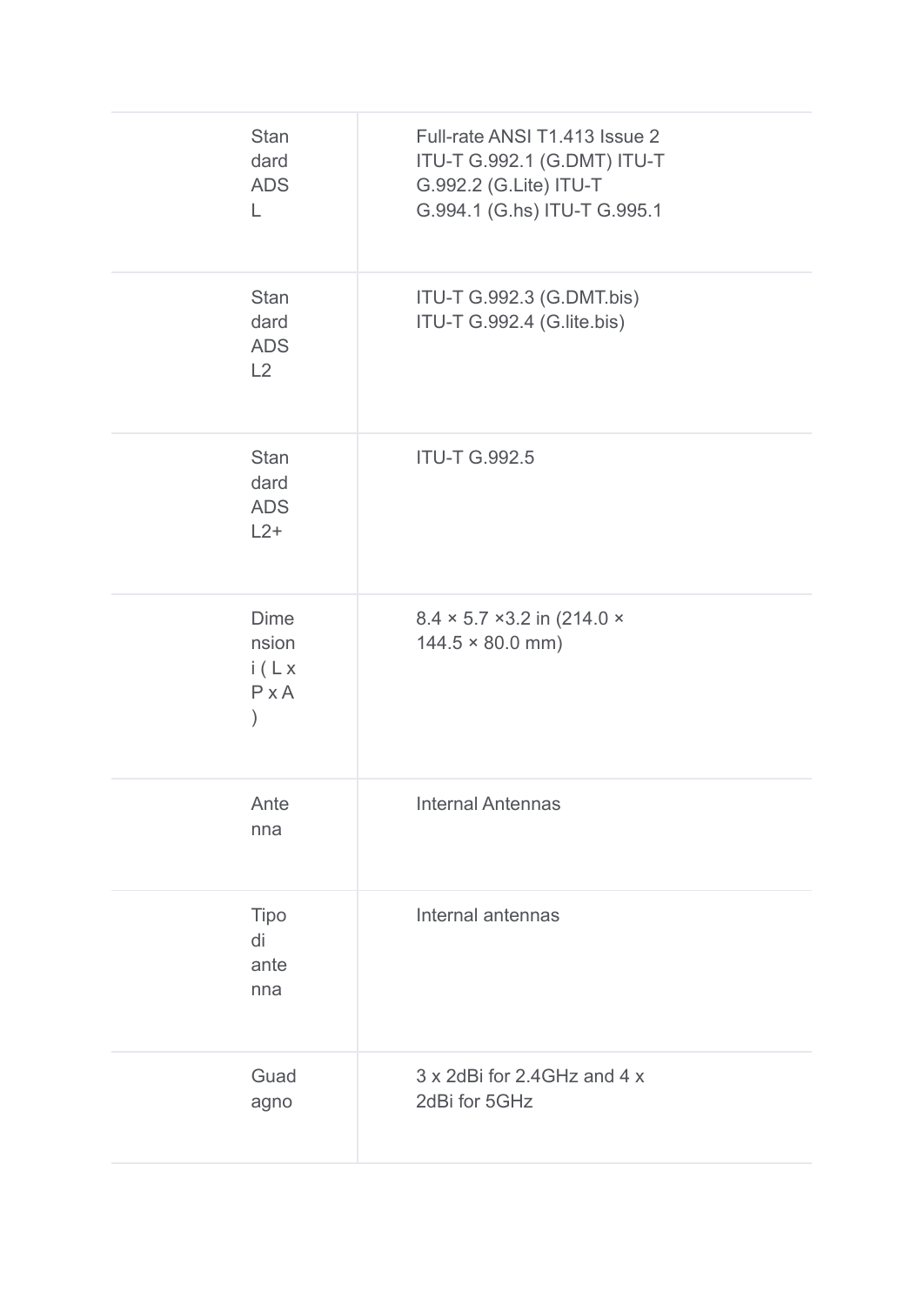ante nna

## CARATTERISTICHE WIRELESS

| Freq<br>uenz<br>a                         | 2.4GHz and 5GHz (Supports<br>DFS)                                           |
|-------------------------------------------|-----------------------------------------------------------------------------|
| Sign<br>al<br>rate                        | 867Mbps at 5GHz, 300Mbps<br>at 2.4GHz                                       |
| Pote<br>nza<br>di<br>trasm<br>issio<br>ne | <20dBm (2.4GHz), <23dBm<br>(5GHz Band1 & Band2),<br><30dBm (5GHz Band3)     |
| Funzi<br>onalit<br>à<br>wirel<br>ess      | <b>Enable/Disable Wireless</b><br>Radio, WMM, Wireless<br><b>Statistics</b> |
| Sicur<br>ezza<br>wirel<br>ess             | 64/128-bit WEP, WPA/WPA2,<br>WPA-PSK/WPA-PSK2<br>encryptions                |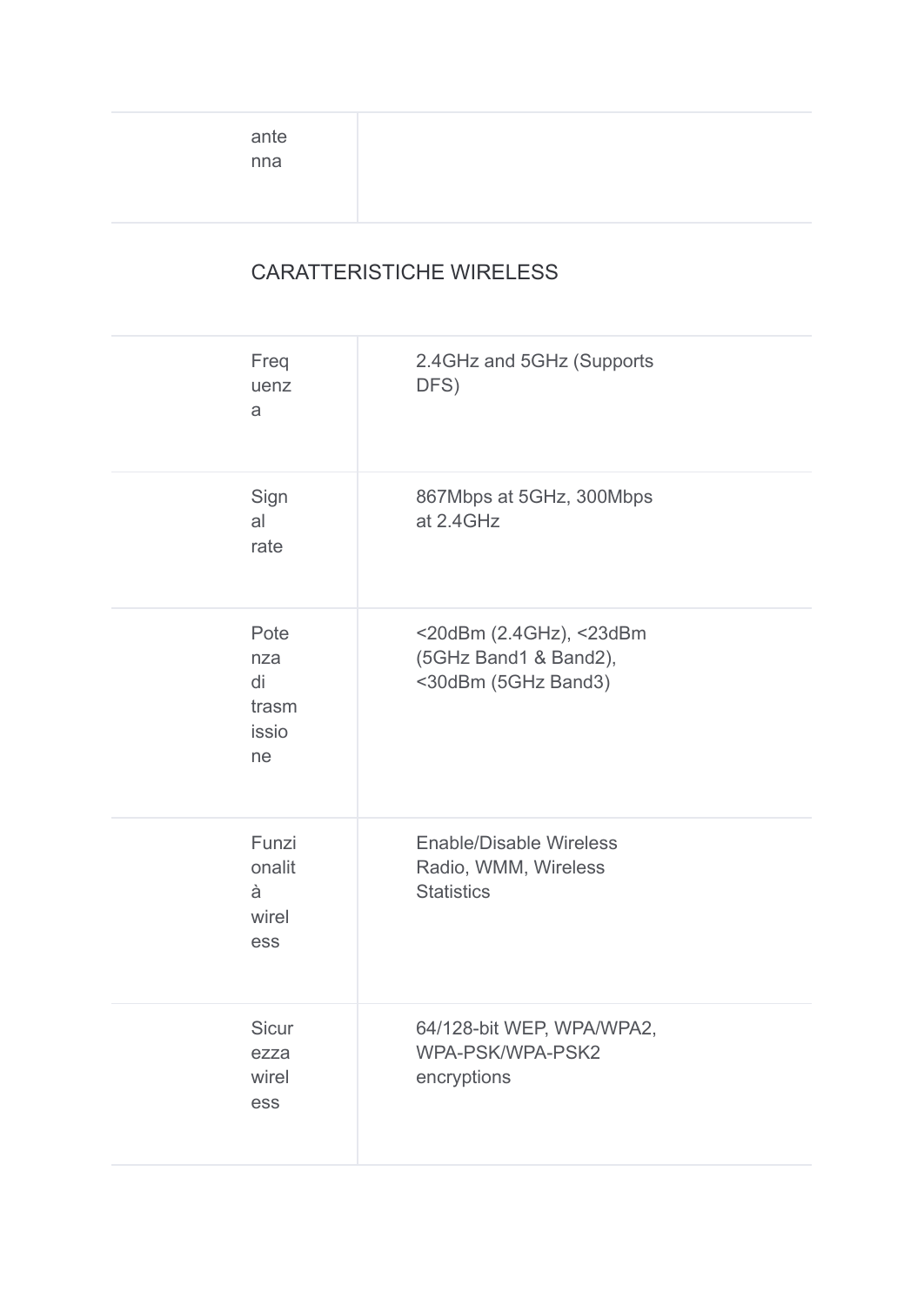| <b>DHC</b><br>P                       | Server, Client, DHCP Client<br>List, Address Reservation,<br><b>DHCP Relay</b> |
|---------------------------------------|--------------------------------------------------------------------------------|
| Sche<br>dulaz<br>ione<br>wirel<br>ess | Support 2.4GHz and 5GHz<br><b>Wireless Schedule</b>                            |

## CARATTERISTICHE SOFTWARE

| QoS<br>(Qual<br>ity of<br>Servi<br>ce) | ATM QoS, QoS                                                                                                                                                                                                   |
|----------------------------------------|----------------------------------------------------------------------------------------------------------------------------------------------------------------------------------------------------------------|
| <b>Sicur</b><br>ezza                   | NAT Firewall, SPI Firewall,<br><b>Access Control, Service</b><br><b>Filtering, Denial of Service</b><br>(DoS), SYN Flooding, Ping of<br>Death, IP and MAC Address<br><b>Binding</b>                            |
| Gesti<br>one                           | <b>Web Based Configuration</b><br>(HTTP / HTTPS), Remote<br>management, Command Line<br>Interface, SSL for TR-069,<br>SNMP v1/2c, Firmware Up<br>grade, Diagnostic Tools, Web<br><b>Based Firmware Upgrade</b> |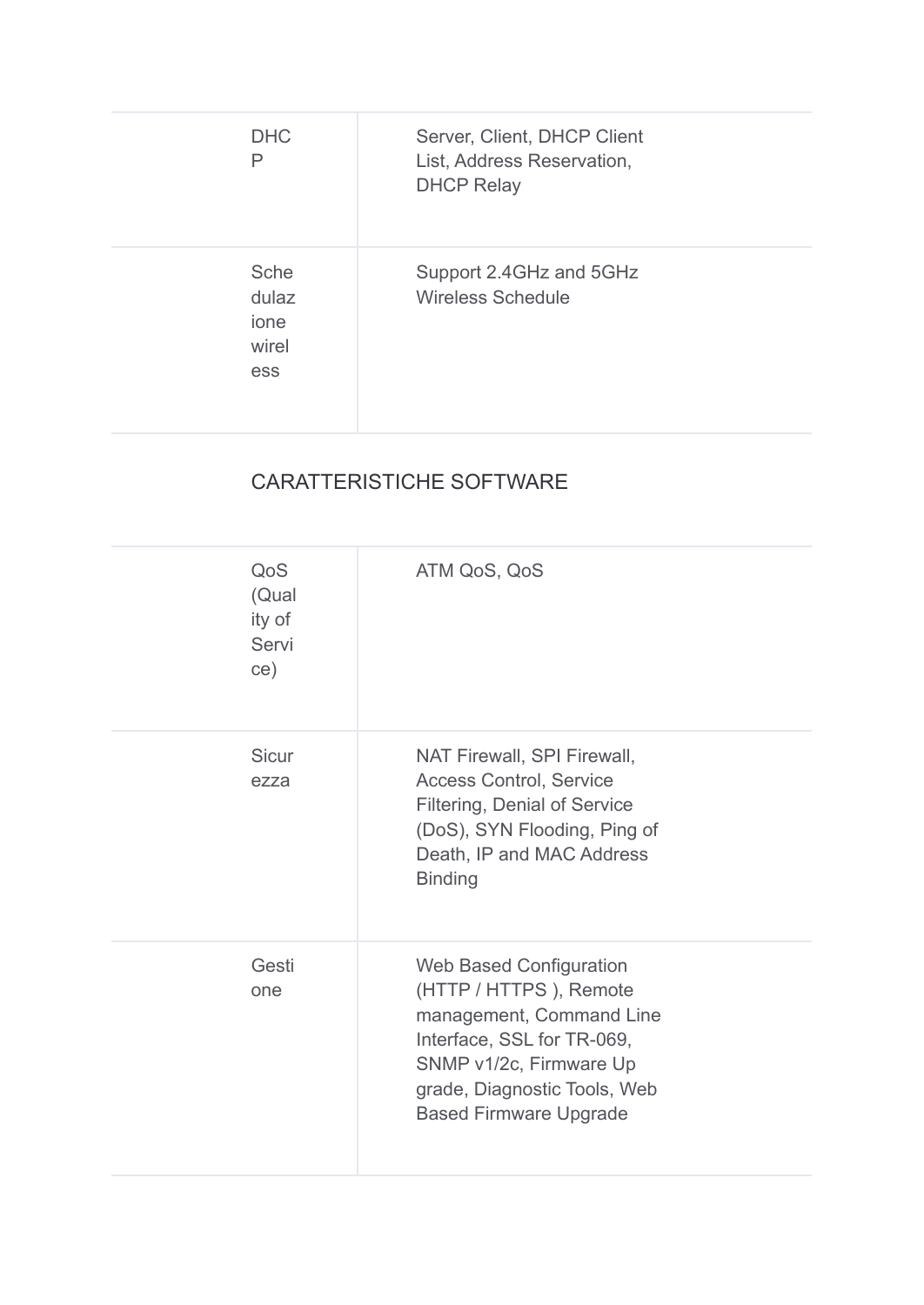| Port<br>forwa<br>rding               | Virtual Server, Port Triggering,<br>DMZ, ALG, UPnP                                                                                                                        |
|--------------------------------------|---------------------------------------------------------------------------------------------------------------------------------------------------------------------------|
| Dyna<br>mic<br><b>DNS</b>            | DynDns, NO-IP                                                                                                                                                             |
| <b>VPN</b>                           | OpenVPN, PPTP VPN, IPSec<br><b>VPN</b>                                                                                                                                    |
| Proto<br>colli                       | Support IPv4 and IPv6                                                                                                                                                     |
| Proto<br>colli<br>ATM/<br><b>PPP</b> | ATM Forum UNI3.1/4.0, PPP<br>over ATM (RFC 2364), PPP<br>over Ethernet (RFC2516),<br>MER\IPoE (RFC 1483<br>Routed), Bridge (RFC1483<br>Bridge), PVC - Up to 8 PVCs        |
| Funzi<br>onalit<br>à<br>avan<br>zate | <b>Parental Controls, Network</b><br>Address Translation(NAT),<br>Port Mapping (Grouping),<br>Static Routing, RIP v1/v2<br>(optional), DNS Relay, DD NS,<br>IGMP V1/V2/V3 |
| Cond<br>ivisio<br>ne<br><b>USB</b>   | Support Samba (Storage) /<br>FTP Server / Media Server                                                                                                                    |